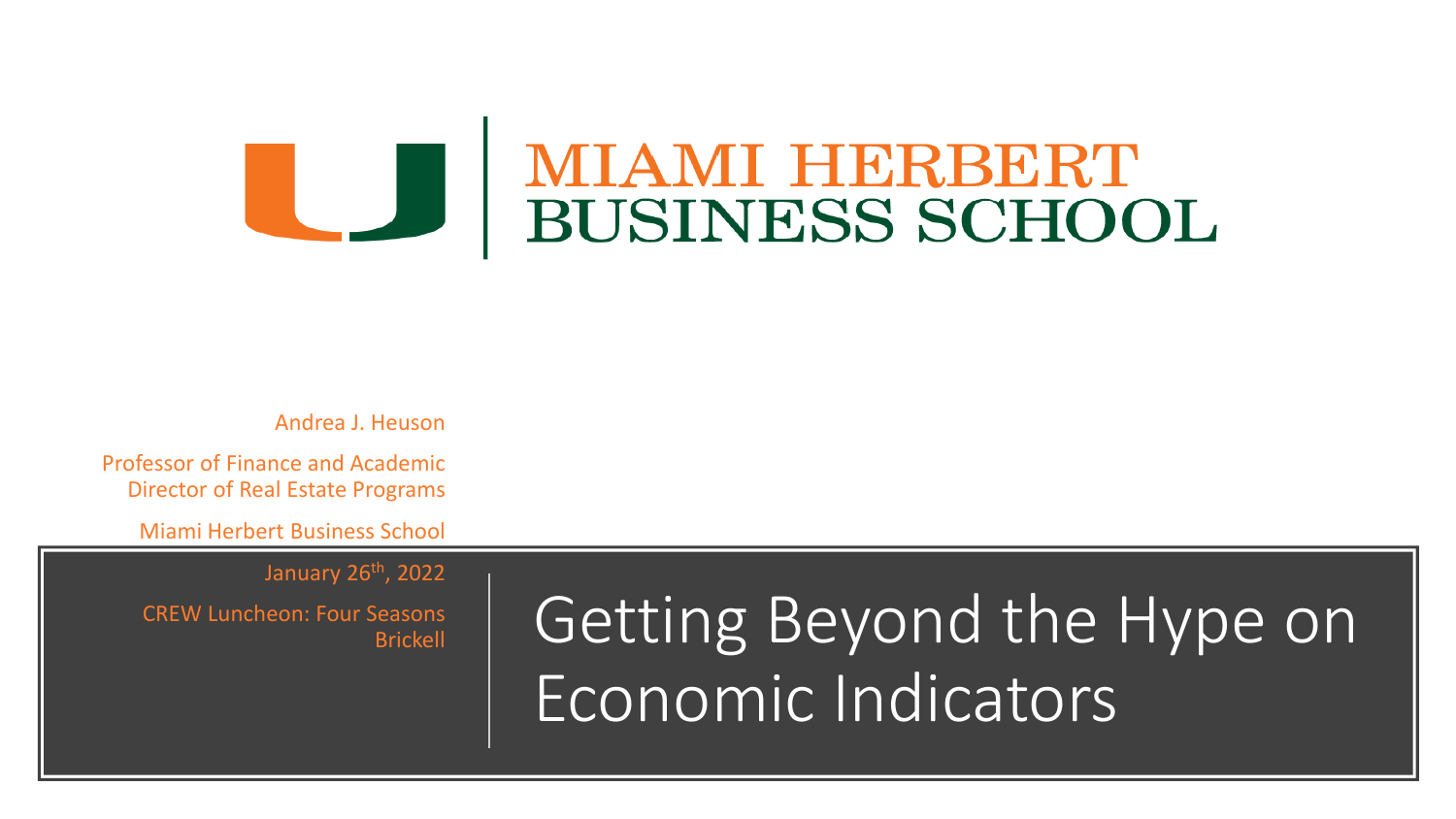

# Anybody Recognize this Creature?

- Or this quote?
- "Both optimists and pessimists contribute to society. The optimist invents the airplane, the pessimist the…."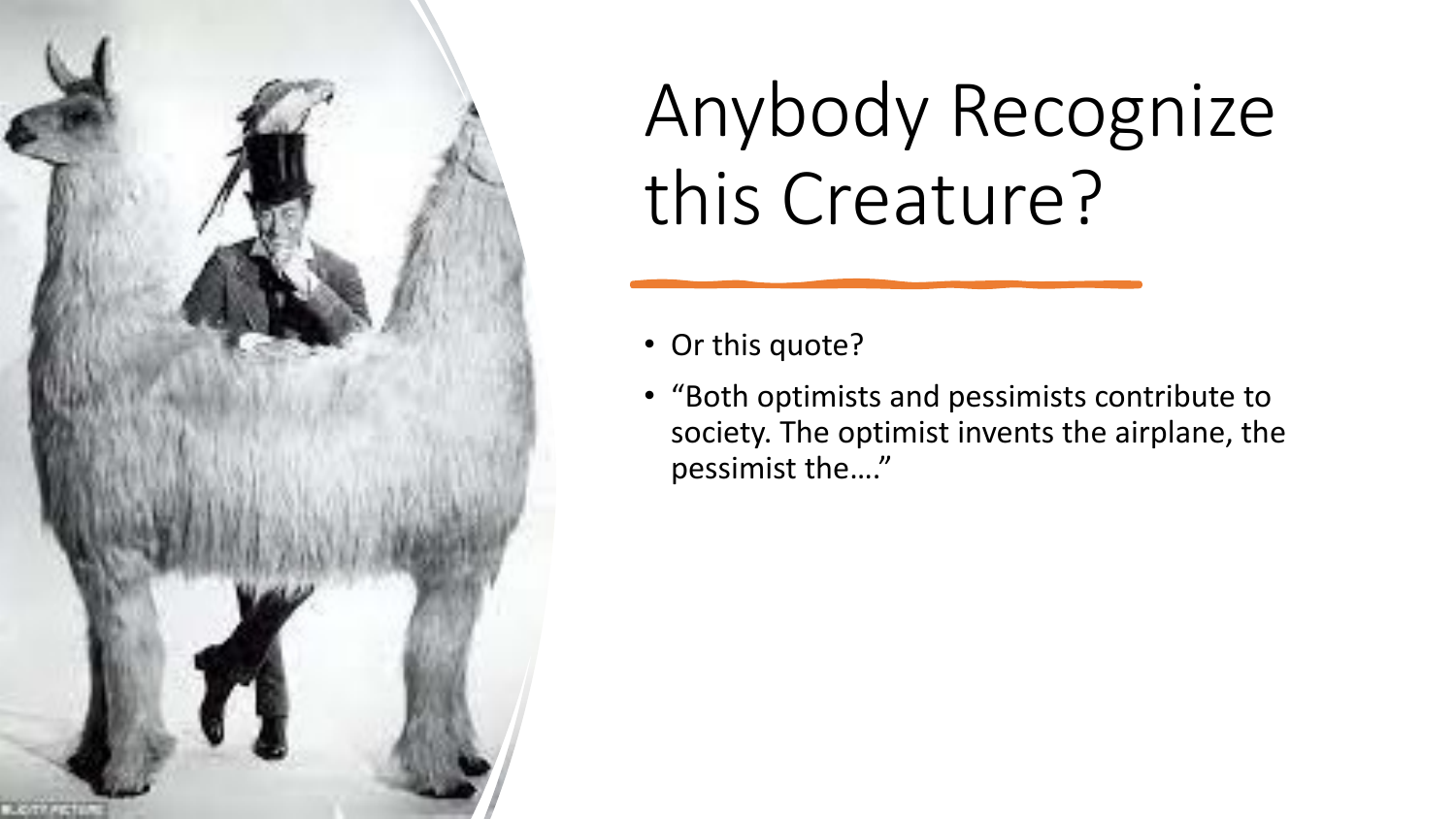So What Economic Topics are Getting the Most Attention?

Economic Growth-Real GDP Growth

INFLATION

Unemployment Rate/Job Creation/Help Wanted

People Moving to Florida

Our Shortage of Affordable Housing

There Are Some Things That Make Me Nervous…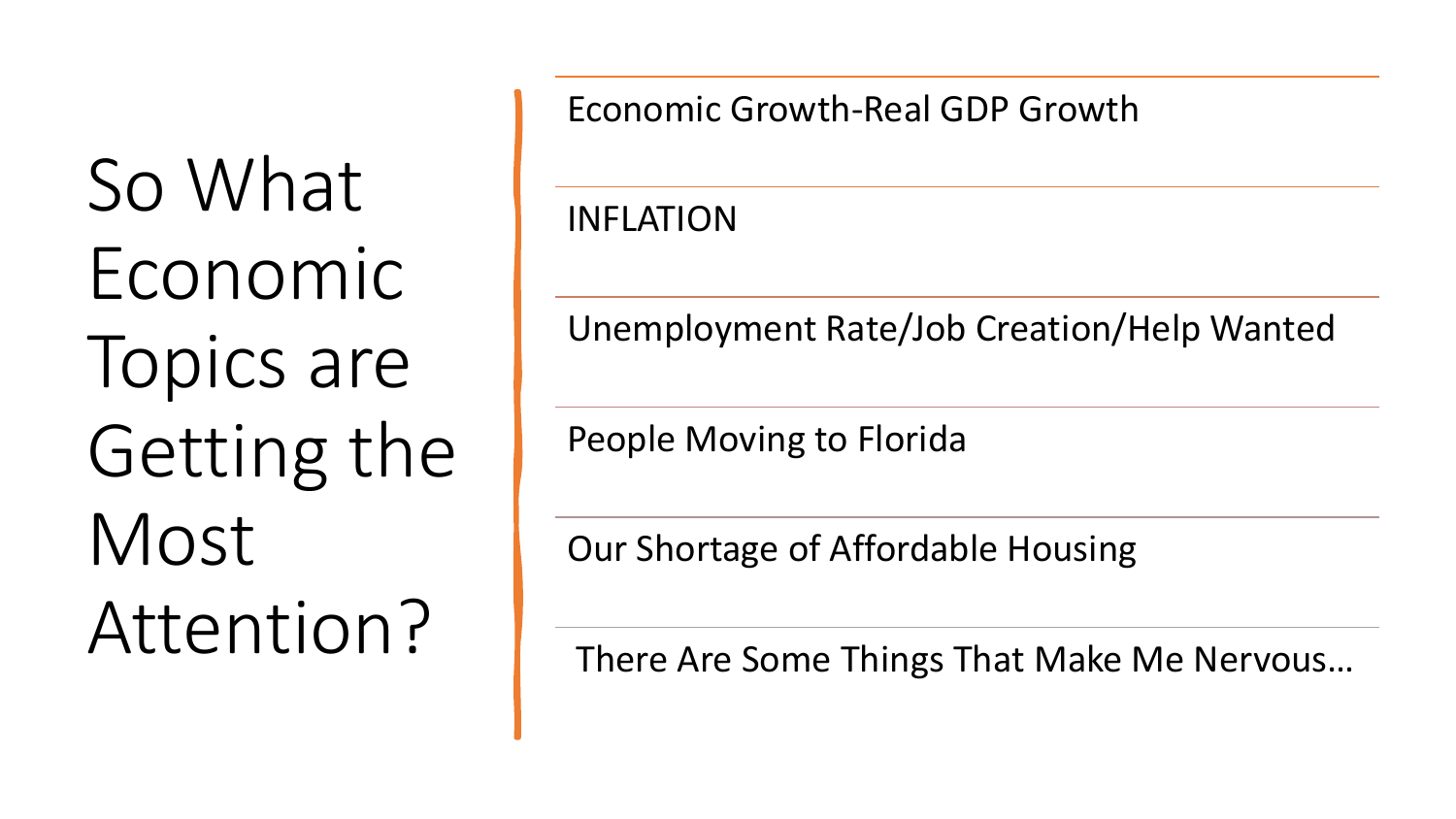Real GDP Growth Clocked in at a Post-War Record of 5.5% in 2021 and is Forecast to be 4.5% in 2022

Comparable to a "developing" nation!

Definitely not sustainable

No wonder people are spending money!

Completely explainable if you look beyond the hype…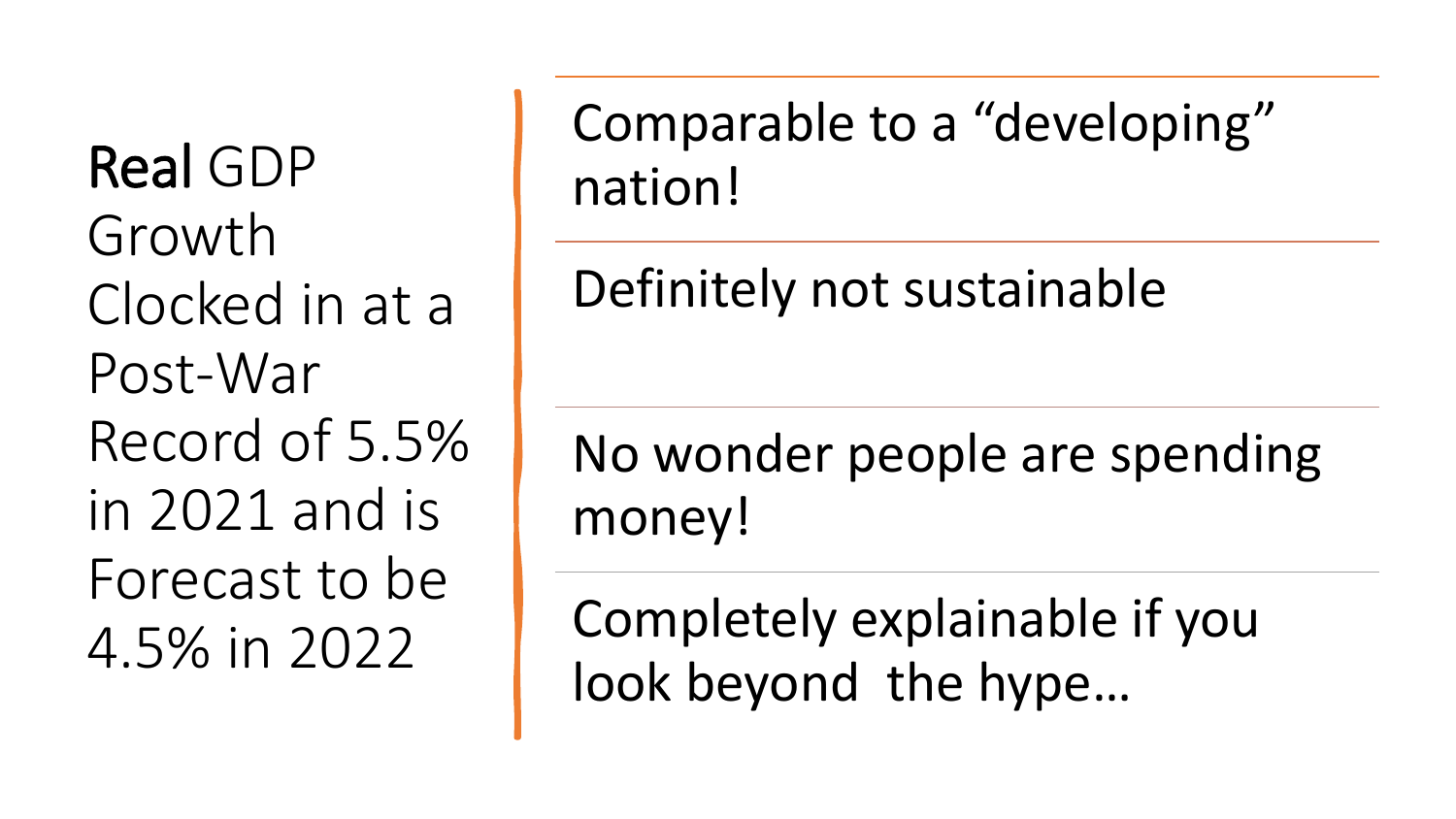### 2010-2019 averaged 2.5% 2020- 2022 average ?

Year-Over-Year Real GDP Growth



Real GDP Growth (Year-over-Year %)

Courseon: Oxford Economics: CoCtor Advisory Consison Third Ouartor 2024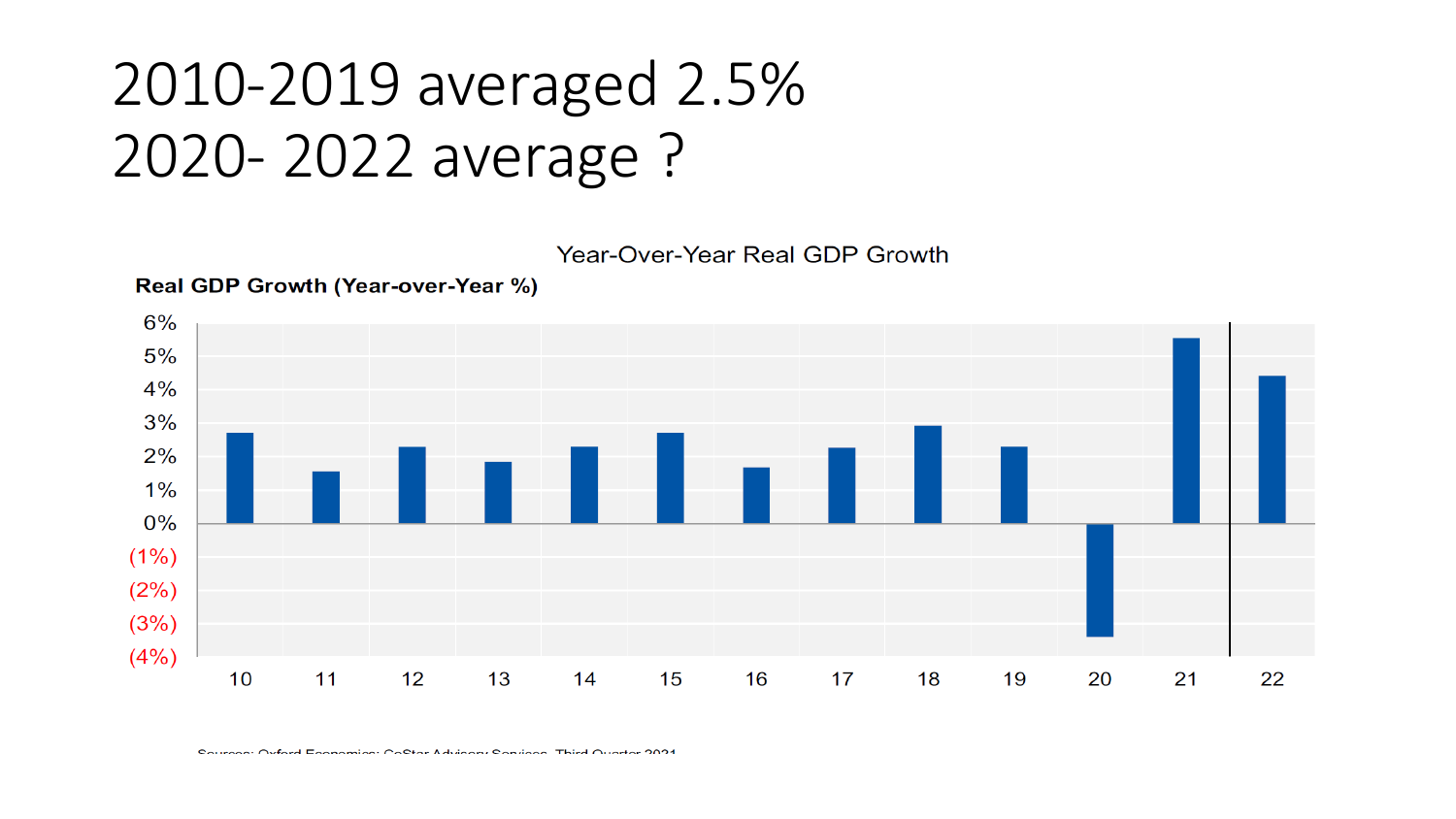Inflation Measured by the CPI is at its highest rate since 1982

- CPI grew by 7+% in 2021 according to recent estimates
- The inflation index for Personal Consumption Expenditures is a better measure
- It was at 4% in June 2021, 5.7% now
- PCE x F&E was 3.6% in June 2021, 4.7% now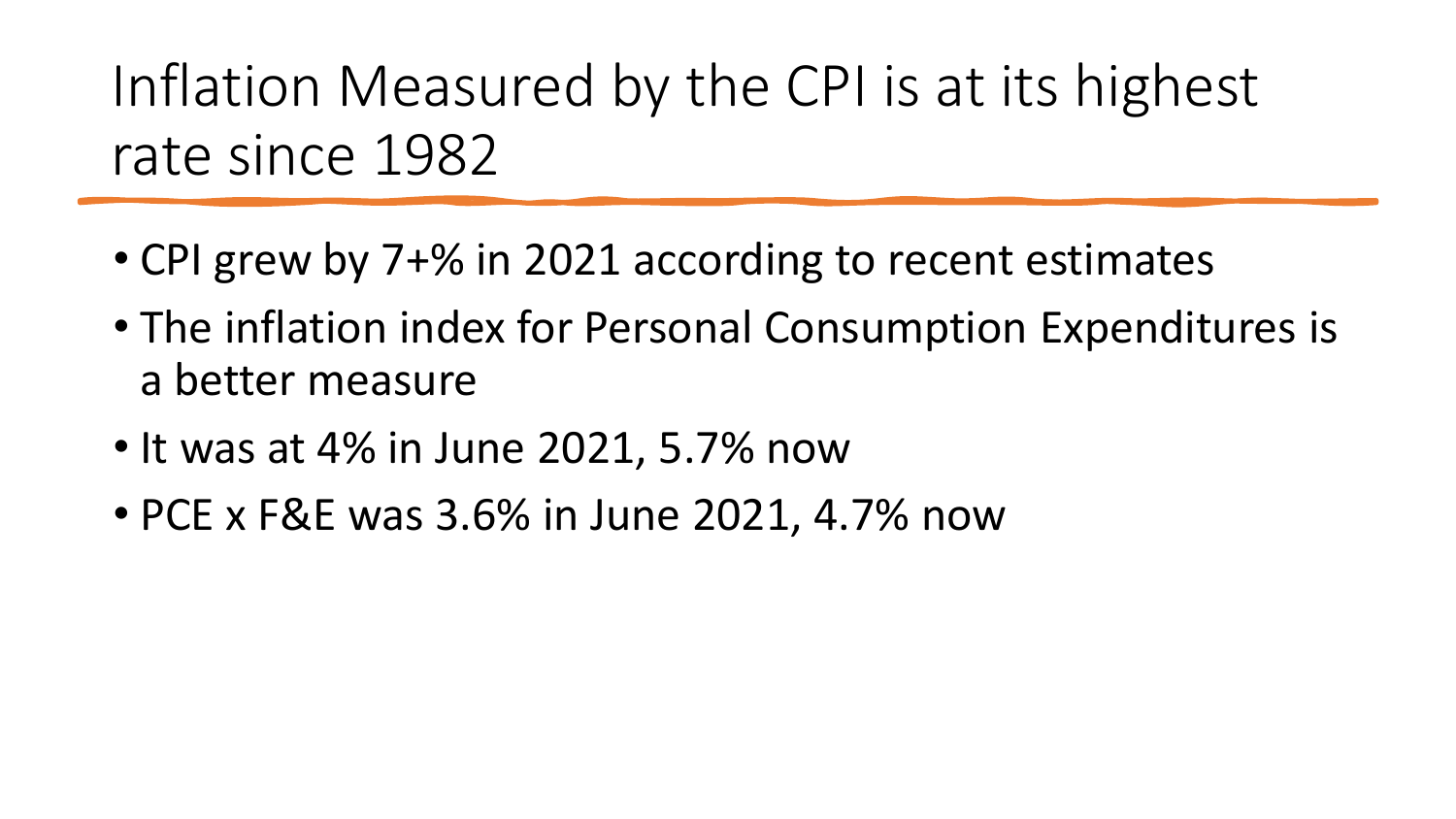Most Economists are Not all That Concerned About Inflation…

- The U.S. economy was evolving more towards a service-based economy pre-Covid
- The price of services is "sticky" upwards and downwards-Why?
- Covid resulted in lots of purchases of goods
- Prices of goods adjust upwards and downwards much more quickly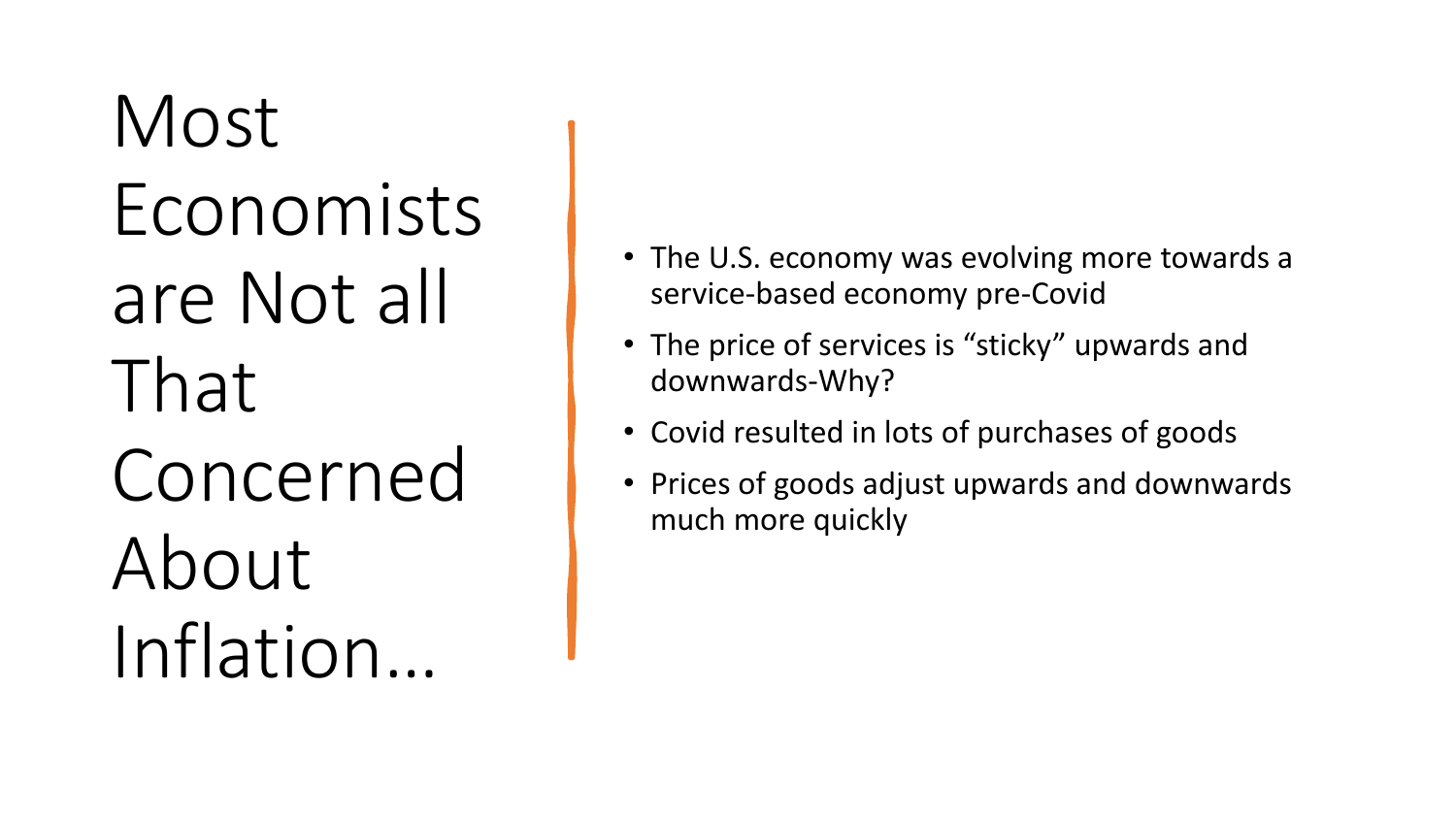## I like two other Inflation measures:

- Dallas Fed "Trimmed Mean" CPI
	- 180 consumption goods
	- Delete 60 lowest price increase and 60 highest price increases
	- 2% in June, 2.8% now
- Consistent with Cleveland Fed Inflationary Expectations Model
	- Expected Average Inflation Over the Next **Ten Years** = 1.78%
	- Based on Treasury Bond and Bond Futures Trading
	- Was 2% in August 2018, rising back to that level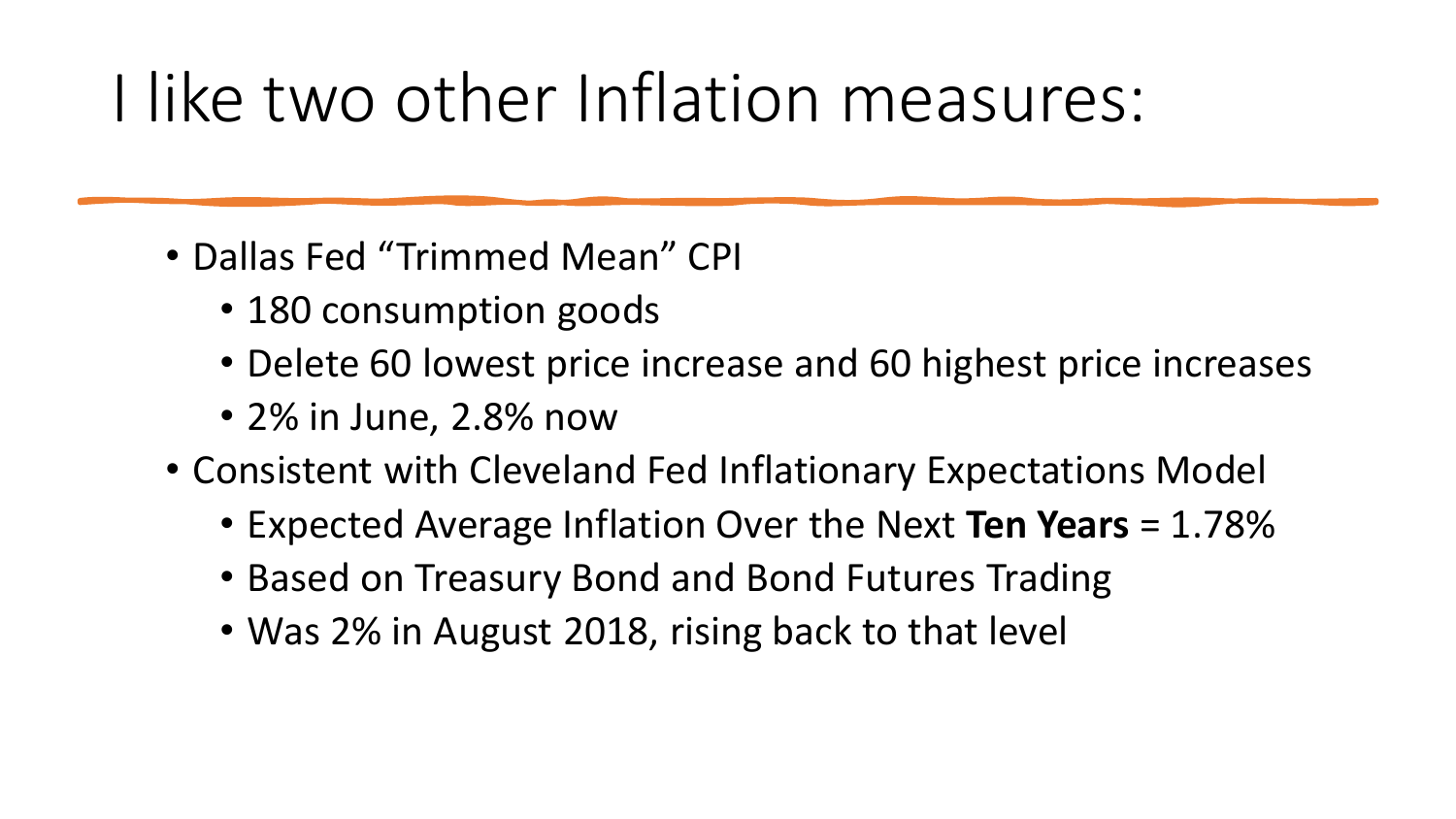# **HOUSOLLS**

## Wait a minute, isn't inflation good for CRE?

- Greg Mackinnon, Director of Research for PREA
- "What Would Higher Inflation Mean for CRE?"
- Three effects:
	- V = NOI/Cap Rate
	- Cap Rate = Risk Free Rate + Risk Spread
- Inflation Raises NOI  $\odot$
- Inflation Raises Risk Free Rate  $\odot$
- Inflation May Raise Risk Spread  $\odot$
- Empirically, 1978 2020, Apartment and Office do well
- Retail and Industrial don't..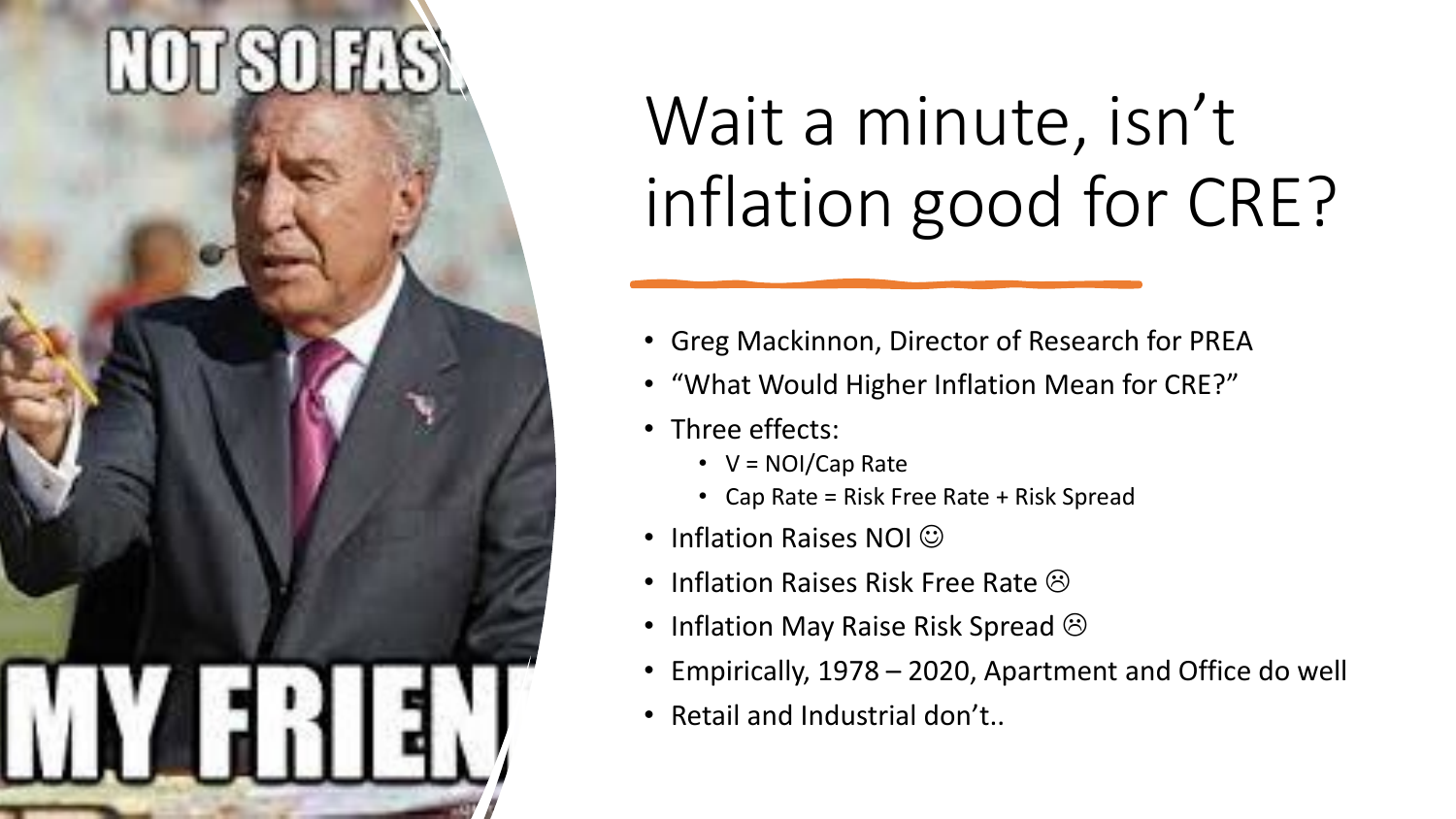### Unemployment: Where Have all the Workers Gone?

- Their wages are rising…
- But where are they?
	- Retired
	- Working Mothers with no Childcare when Schools Close
	- Vaccine Resisters
	- Independent Contractors
	- Immigrants

#### **Low-Wage Sectors See Strongest Earnings Growth**

 $\overline{\phantom{a}}$ 

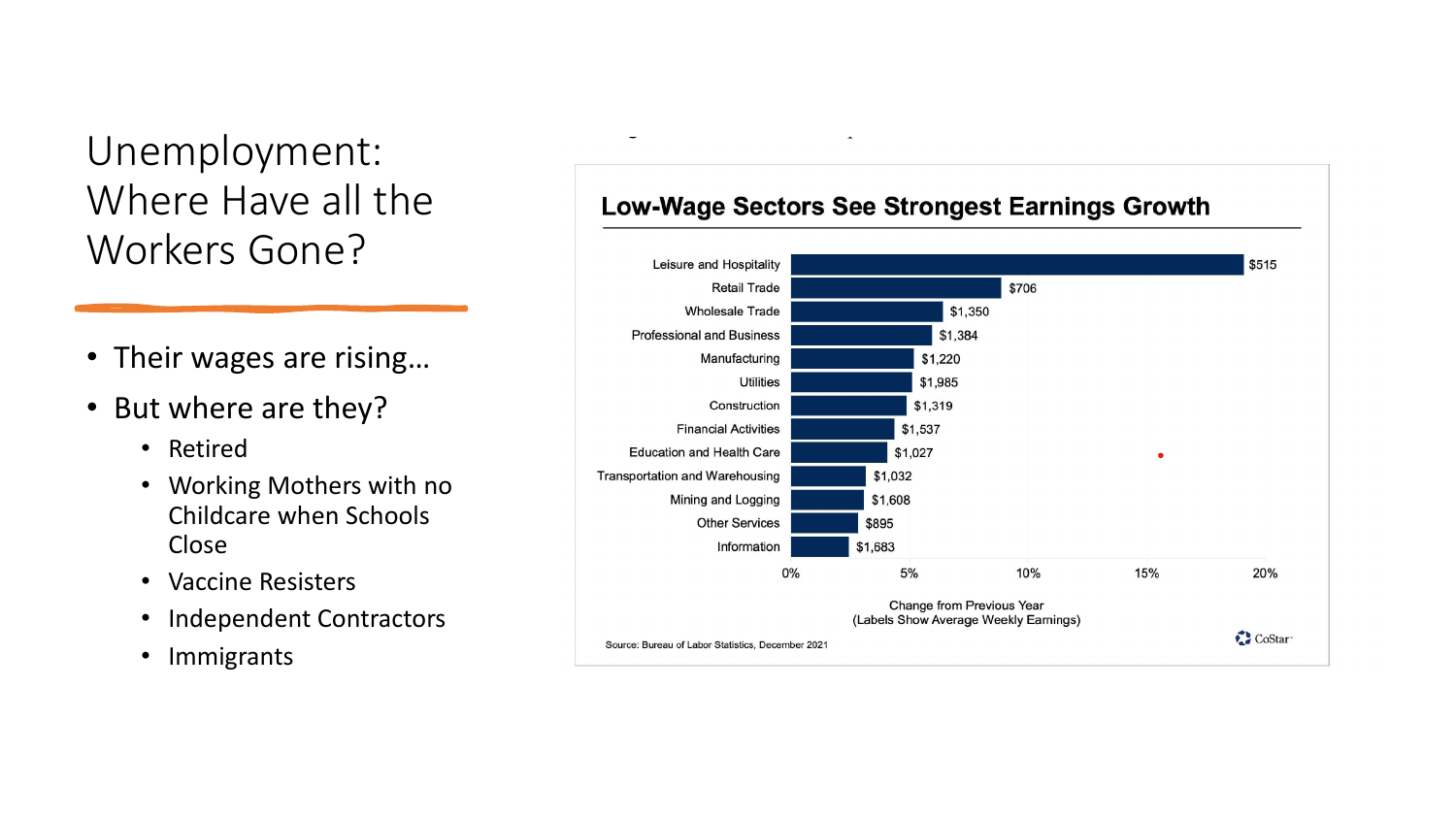And, the Jobs Reports are Seldom Accurate When First Released

• Check out the typical direction of the revisions

#### **Revisions to Nonfarm Jobs Have Been Positive**

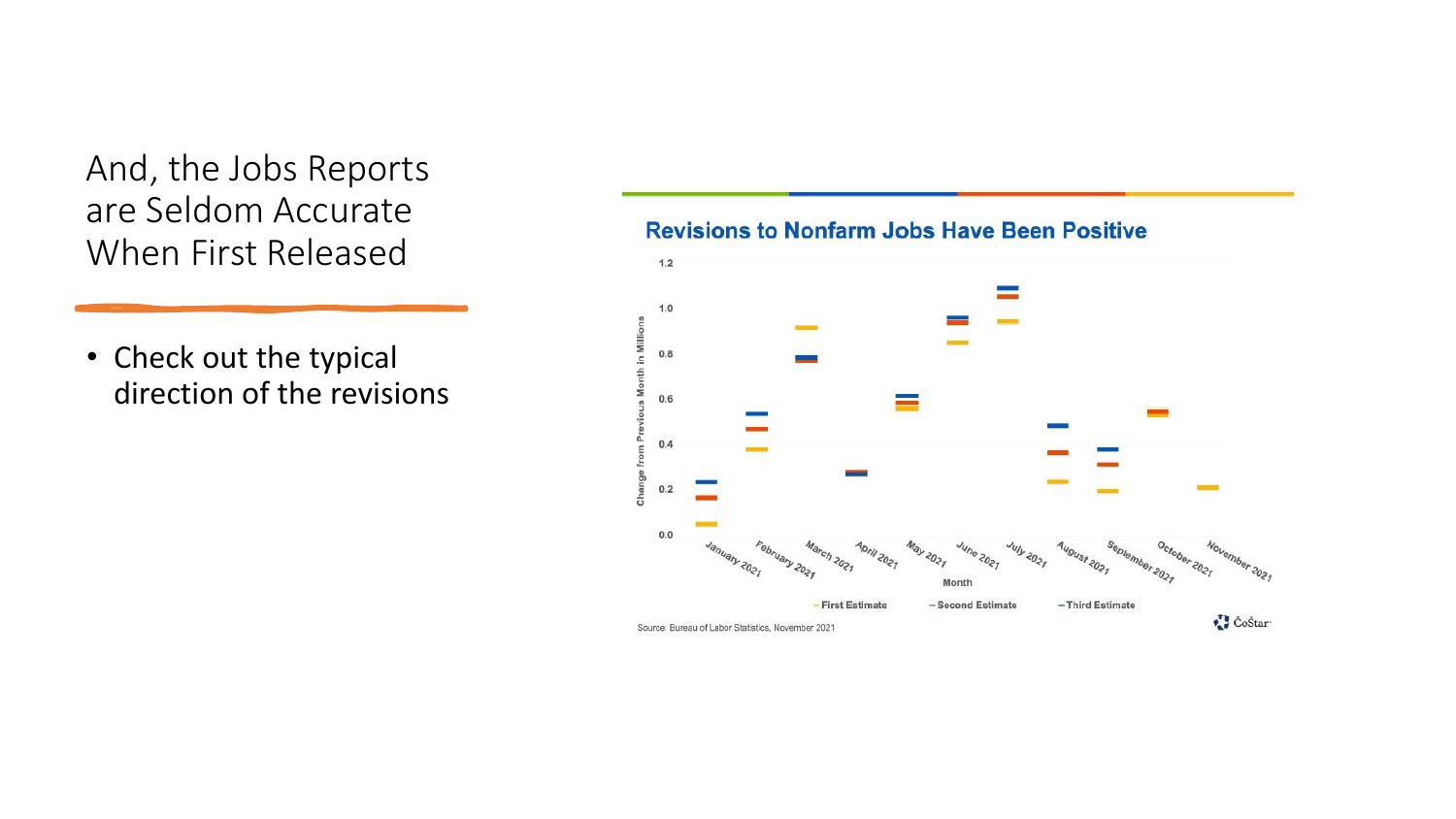

## Aren't Millions of People Moving to Florida?

- In 2021 about 220,000 moved here (4,000 a week)
- Out of the people already living here about the same number died as were born
- The newcomers moved to:
	- Sumter County (+40%)
	- Osceola County (+40%)
	- St. John's County (35%)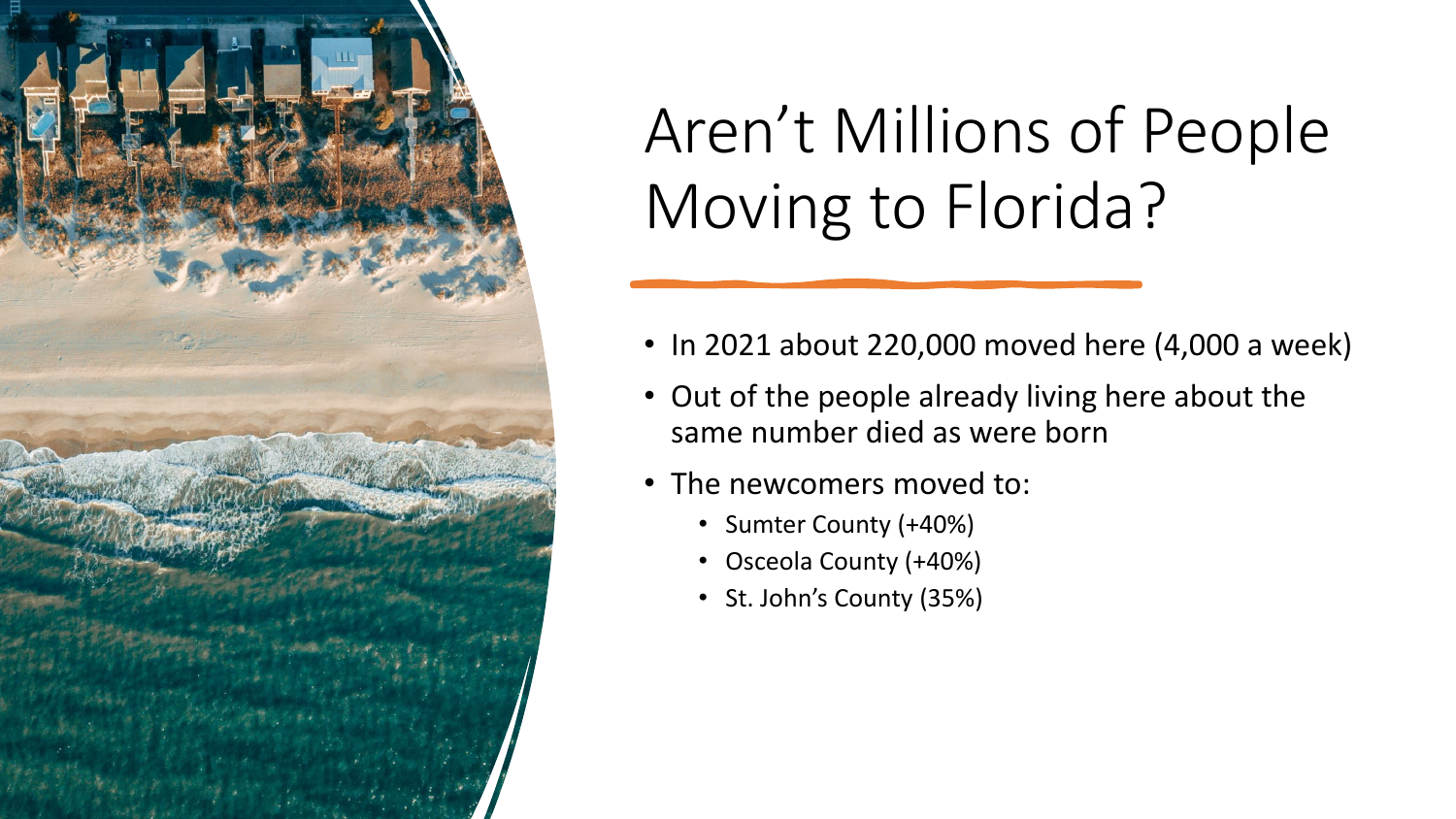# Then why don't we have any housing?

- And why are rents rising so quickly and why are there bidding wars on "normal" houses?
- Single Family Rental is a permanent change
	- Theoretically:
	- Increases Labor Mobility
	- Allows People who Can't Afford Housing Access to Schools and Amenities
	- Improves Outcomes Healthwise and for Children
	- Improves Maintenance, Allows Upgrades
	- Decreased Crime Rates
- Blackstone is Actually Offering Lease/Purchase Option
	- They can save about 5% a year on Capex, offer some of that to tenants
	- Pre-emptive Marketing